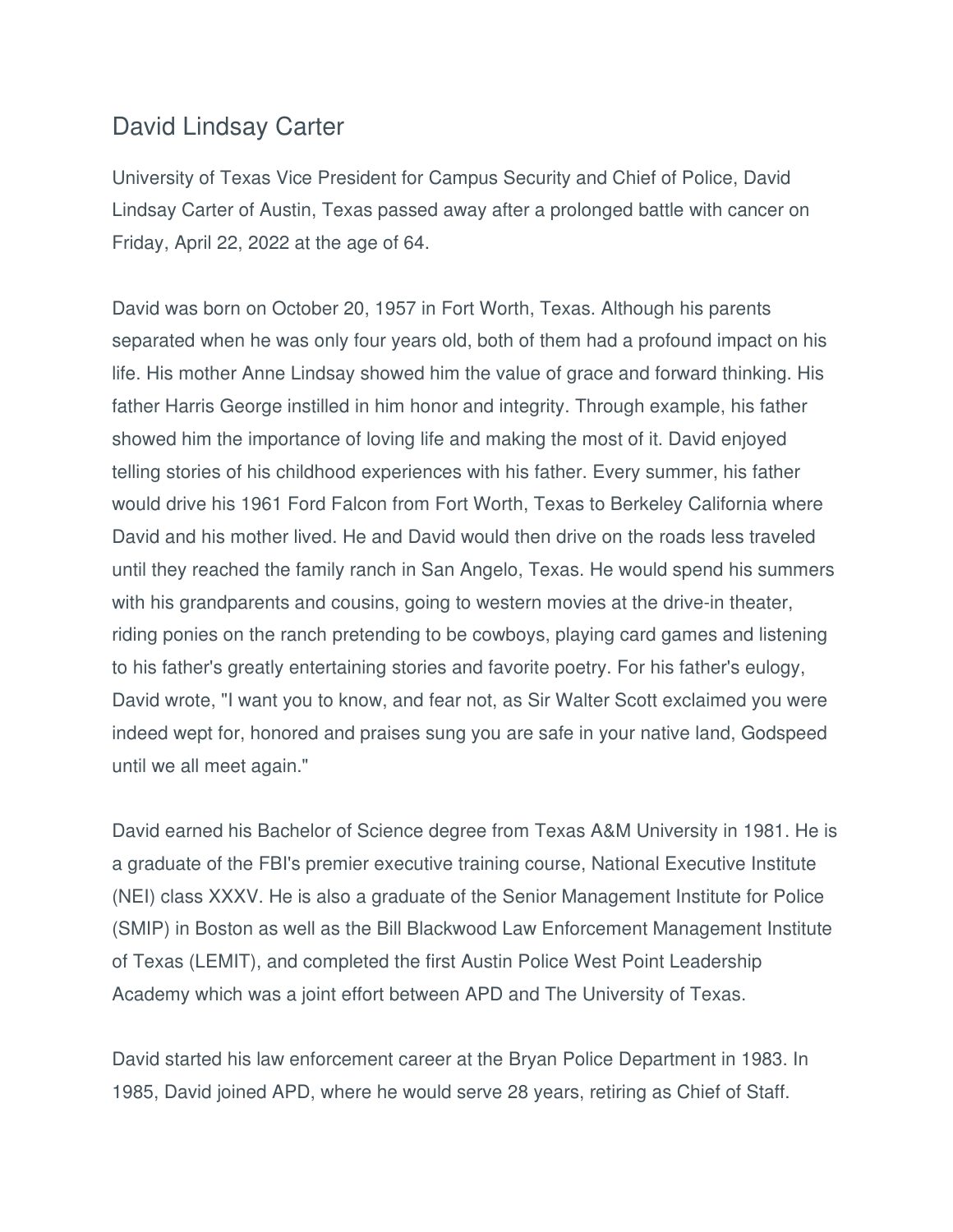During his 38 years of law enforcement, David earned awards of distinction including the Distinguished Service Cross for Valor, the Distinguished Commander's Medal and the Life-Saving Medal for providing emergency intervention to a choking toddler, and three meritorious service medals. He was also awarded combat spurs by the US Army 1st Cavalry Division, in recognition of being engaged by enemy insurgents while in Iraq. While with APD, David held positions of Hostage Negotiator, SWAT Officer, SWAT Commander, Homicide Detective and International Affairs investigator. He initiated, developed and implemented the Austin Regional Intelligence Center, one of 78 nationally recognized fusion centers. He launched a revised data analytics process focusing on increasing effectiveness, efficiency and crime reduction results. He oversaw the development of the city and regional security response for the 2012 Inaugural Formula One race. By the time he retired from APD as Chief of Staff, David led a staff of 2,300 employees and managed a \$301 million annual budget.

David was sworn in as Chief of Police for The University of Texas Police Department (UTPD) in 2013. He was promoted to Assistant Vice President of Campus Security in 2018 and worked to enhance relationships on security matters with university community members, students, families and the City of Austin. During his time with UTPD, David worked to transform the department into a national model not only for university policing but also for municipal departments to follow. In 2019, David broke away from the traditional mold of policing through a single, dedicated patrol division and restructured UTPD to include three focused divisions known a Police Technical Specialty Groups, with separate but complementary missions. David established a new intelligence-led policing strategy by hiring a full-time crime analyst to represent the university in the Austin Regional Intelligence Center, a center that David created while second in command at the Austin Police Department (APD). He also aided in budget and policing proposal planning for the university's Dell Seton Medical Center.

David was a very devoted husband and father. He loved going on vacations with his wife and daughter, and spending time at his family's ranch in San Angelo. He enjoyed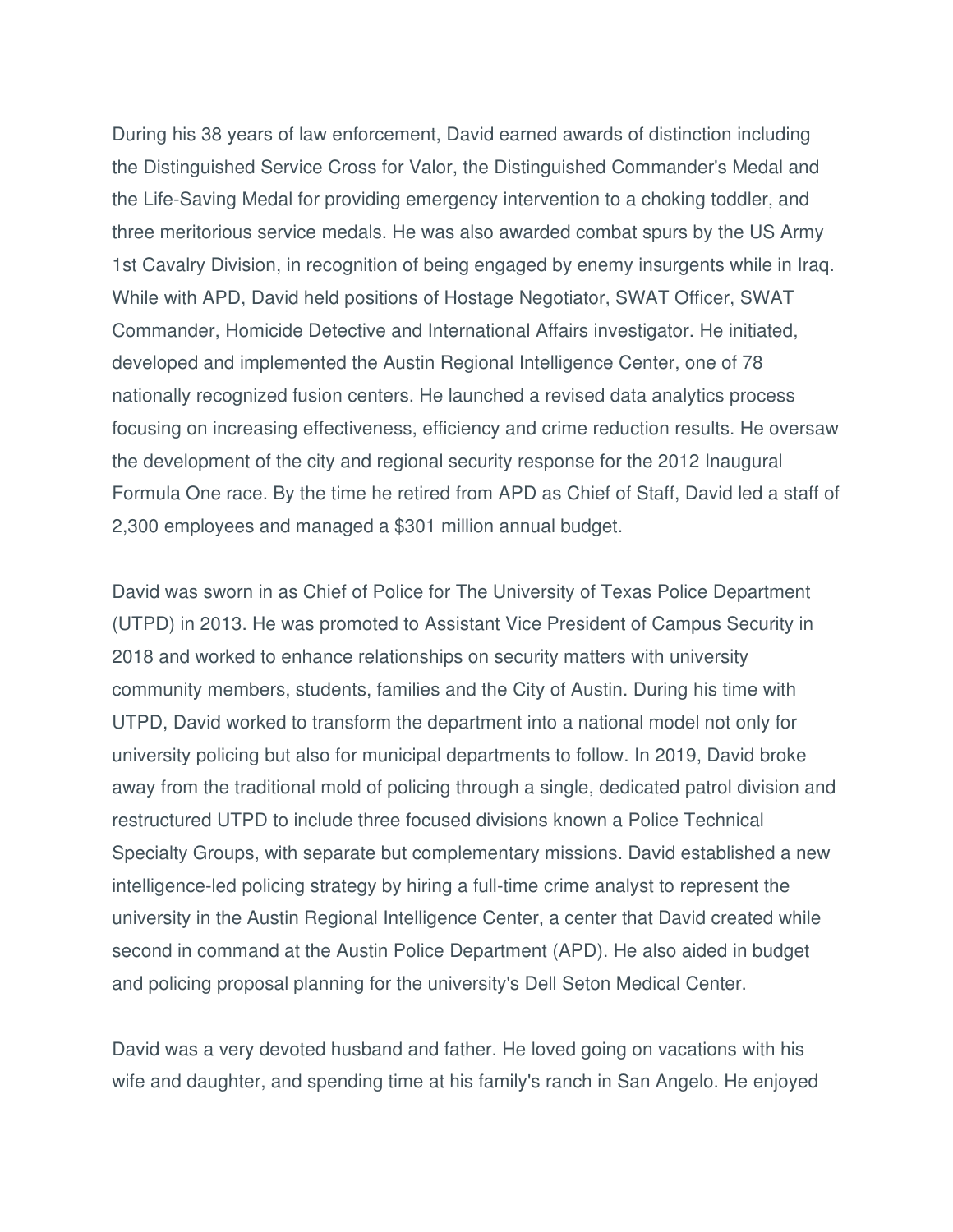meteorology and making sure everyone was safe during inclement weather. He enjoyed reading, especially about Roman history, and he dearly loved his family dogs.

David is preceded in death by his mother Anne Lindsay; his father Harris George Carter Jr.; his grandparents Harris George Carter Sr. and Beulah Carter, Robert Opie Lindsay and Anne Bryan Lindsay.

David is survived by his loving wife Cynthia Carter of nearly 30 years; his darling daughter Sarah Carter whom he cherished very dearly; his stepmother Gloria Carter; his sisters Aimee Reason and husband Eddie Reason, Audrey McAtee and husband Timothy McAtee; his aunts Suzanne Hahn and Muriel Lindsay, and by his loving inlaws, nieces, nephews and a host of longtime friends.

A visitation for David will be held Tuesday, May 3, 2022 from 6:30 PM to 8:30 PM at Cook-Walden/Forest Oaks Funeral Home and Memorial Park, 6300 West William Cannon Drive, Austin, TX 78749. A funeral service will occur Wednesday, May 4, 2022 from 10:30 AM to 12:00 PM at The Episcopal Church of the Good Shepherd, 3201 Windsor Rd, Austin, TX 78703. A graveside service will occur Wednesday, May 4, 2022 from 12:30 PM to 1:30 PM, 6300 West William Cannon Drive, Austin, TX 78749.

Crossing the Bar by Alfred, Lord Tennyson Sunset and evening star, And one clear call for me! And may there be no moaning of the bar, When I put out to sea, But such a tide as moving seems asleep, Too full for sound and foam, When that which drew from out the boundless deep Turns again home. Twilight and evening bell,